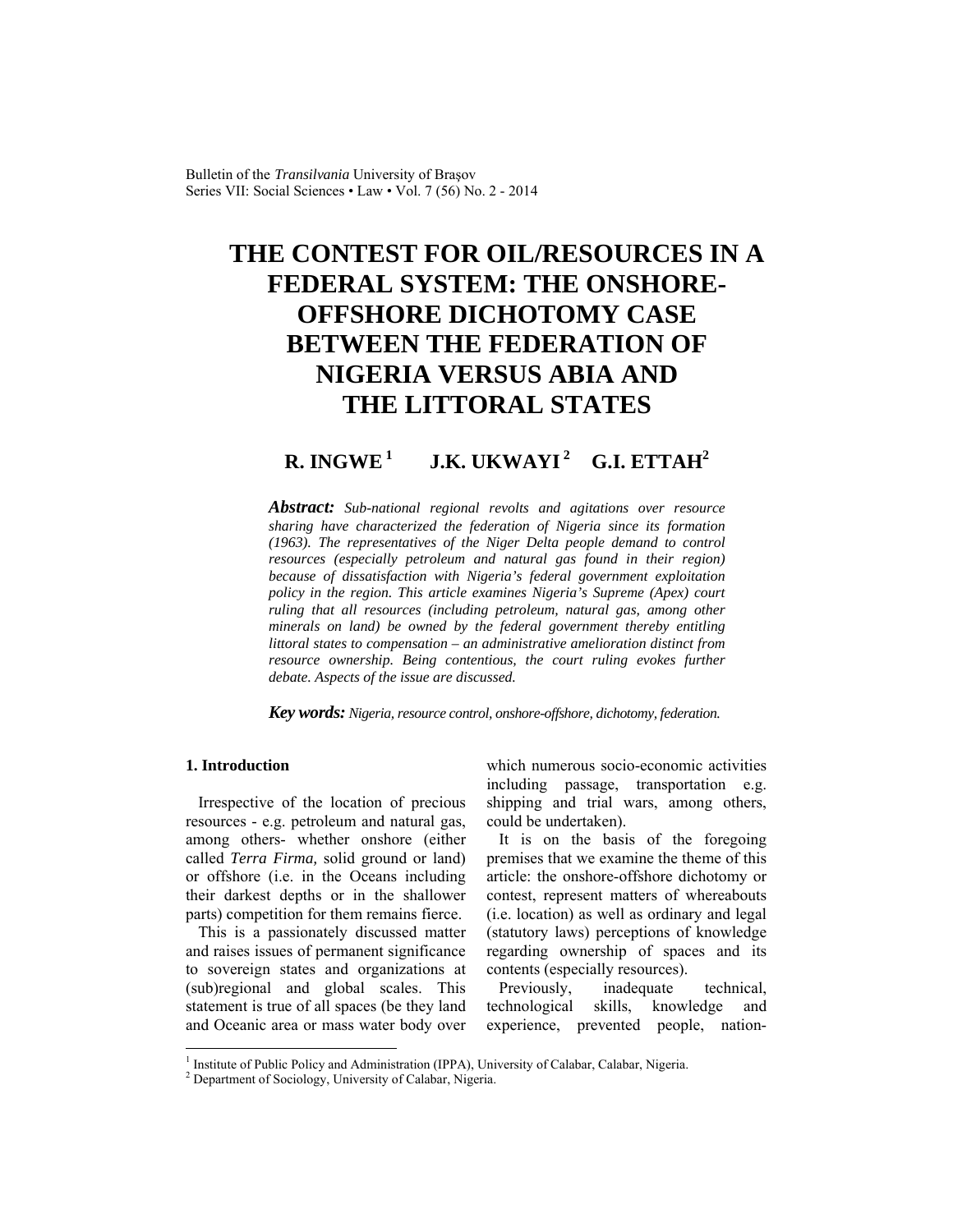states, and entities from taking the Oceans as seriously as they presently do in the context of increasing spectacular advances in technology.

This is only correct prior to the era of Mercantilism when ocean-based commercial and militaristic voyages aimed at discovering and capturing new territories had been undertaken. Such seabased adventures altered the ownership of landscape of the oceans almost forever thereby enthroning concepts such as international waters to be managed by individual sovereign states.

To avoid or curb incessant competition, conflicts, wars, litigations, among other issues, legal parameters such as a myriad of laws of seas, oceans as well as their sections of convergence with the land were created for present and future uses.

Thus, competition (of the fiercest kind) are usually entered into by separate countries or sovereign states and are frequently undertaken by entities involved in federations as was the case with the federation of Nigeria.

This becomes inevitable when the essential ingredients of fiscal regimes underlying governance of environmental resources (or inadequacies of governance) become contentious or matters capable of promoting disagreement, discord instead of mutual benefit for the parties involved thereby engendering socio-political order and harmonious co-existence.

#### **1.1.Resource wars, oil and geo-politics**

It is worth noting that persons who wish to treat matters bordering on environmental resource governance generally, be they described as onshoreoffshore dichotomy and/or resource control (referring to Nigeria's various issues concerning who controls fossil fuels petroleum and associated natural gas, among others - how to control or share them) ought to reflect on the historical characteristics of the geo-politics of oil especially the many wars that have been fought and are presently waged around the world because of the quest for control of oil, itself an energy instrument of war as well as determinant of the ongoing civilization and industrial advancement without which little has been achieved.

That the same fight for petroleum caused the First World War and Second World War in the Twentieth Century was documented and recently acknowledged [1].

Regarding this matter, most people have frequently believe that the United States of America's "everywhere" and "every time" [6] meant that many wars that it fought are not without gain especially in the form of petroleum and natural gas that the USA abundantly needs.

## **1.2. Objectives**

Here, we aim at contributing towards deepening the understanding of the onshore-offshore dichotomy and of the inter-related "resource control" matter which constitute or rather remain highly sensitive issues after some major rulings of Nigeria's Supreme Court on the case involving Attorneys-General of the governments of Nigeria Vs Abia State (the latter being one of Nigeria's 36 states that was involved into the matter by a few " $others$ " $[2]$ .

#### **1.3. Organization**

In the rest of this article, we organize/present our analyses of issues involved in this study in the sections that follow.

Using prevalent complementary doctrines of neo-liberalism and neo-liberalisation as clusters of ideas elucidating the politicoeconomic-cultural phenomena in precolonial and post-colonial Nigeria, we focus on two themes: clarifying the state of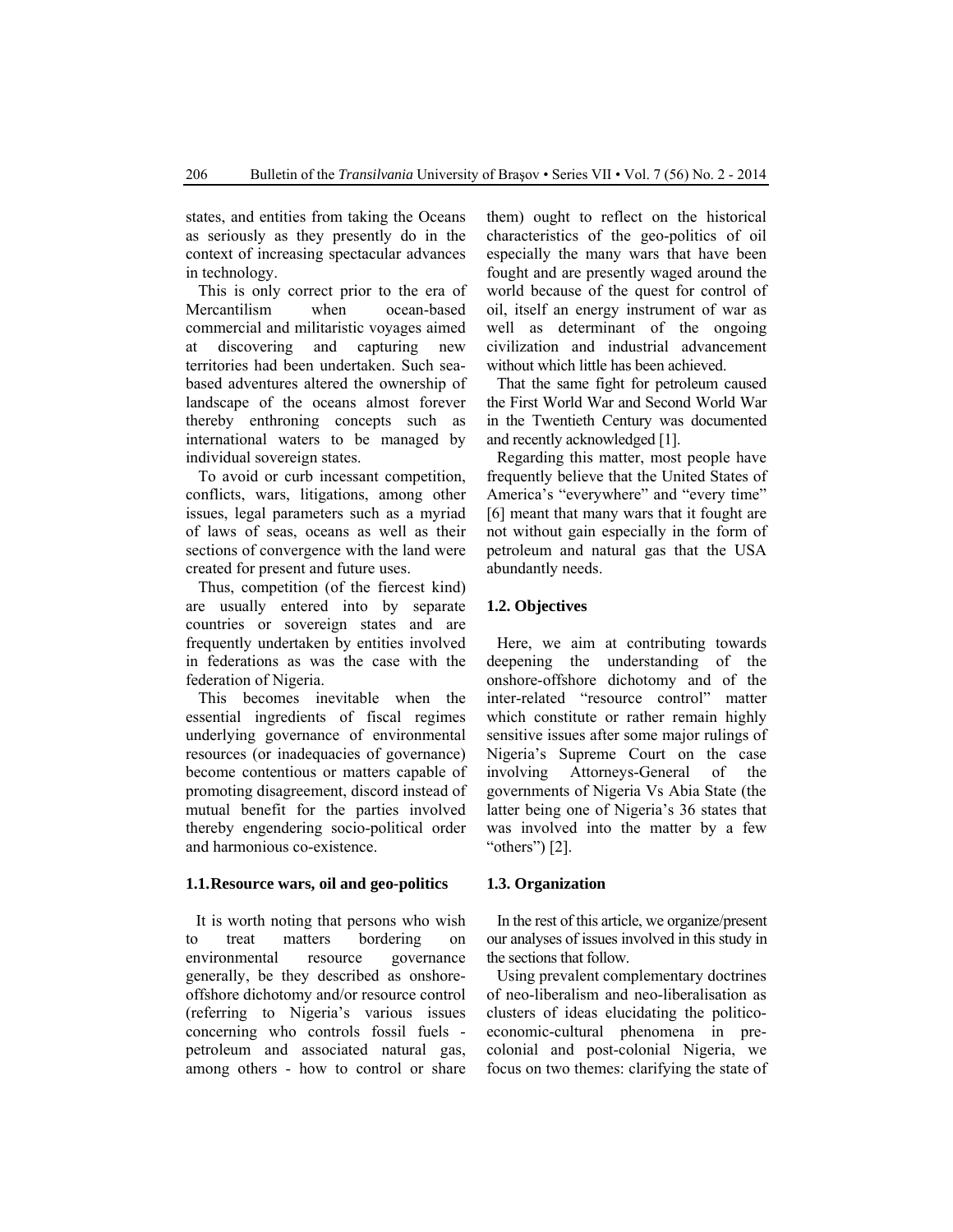affairs in Nigeria's environmental governance as it affects the Niger Delta thus manifesting and culminating in the onshore-offshore dichotomy and the resource control agitation and its management (or handling by operators or dominant forces controlling the state, and its apparatuses).

The latter implies (actually speaks our minds in environmental governance) that the Nigerian Court and its rulings ought to be analyzed beyond the "wisdom of justices" viewed in Marxist and revolutionary theoretical parlances, representations of capitalist accumulation therefore almost always biasing rulings in favor of the elite.

We argue that, as we know, sensitivity of aggrieved persons and parties excluded from environmental governance "tables of decision-making" usually and frequently resort to measures that have been described as "gun solutions" due to their militarized characteristics as manifested in the 2009 President Yar' Adua/Jonathan amnesty, still ongoing.

Two of the following questions could be raised without being fully answered immediately. First, how long shall the Amnesty last, remain in effect?

Second, to what extent do court rulings address fundamental questions/problems created by indigenous colonialists leading to discriminatory land/resource ownership expressed in deprivation, affluence and significant political-economic differentiation of citizens [18].

We argue that the latter question/issue accounted for President Obasanjo's resort to political resolution instead of the court ruling that favoured the federal government.

Then, we conclude the paper by summarizing key points and recommend how environmental governance ought to function as a means of achieving enduring peace and harmony for a better and prosperous federation.

## **2. Theoretically framing discourse of Niger Delta's exploitation on neoliberalism and neo-liberalization**

To refer to clusters of ideas/knowledge capable of elucidating the underlying politico-economic-cultural phenomena in pre-colonial and post-colonial Nigeria, we point towards the complementary doctrines of neo-liberalism and neo-liberalisation as the most prevalent.

Owing to constraint (space, time), we refer to profuse applications of these doctrines in order to explain socioeconomic-cultural-political issues in Nigeria and developing countries [9].

Most related to this study is the recent use of the terms neo-liberalisation and neoliberalism, which as phenomenal processes and theoretical perspectives complement each other as they have been applied for explaining the socio-economic struggle of Nigeria's federal government towards the neglect and marginalization of one of nine Niger Delta states: the Cross River State [12], [13].

## **3. Methods/data**

Description is applied as a suitable method promising to draw attention to the use of the law in managing relationships between the federal government and the littoral states in the oil-producing Niger Delta [17].

## **4. Why aggrieved (sub-)national governments resort to the courts**

#### **4.1.Resource control and the Development of the Niger Delta**

The history and origin of resource control agitation including youth restlessness arose from the historical successive government negligence of the Niger Delta's development.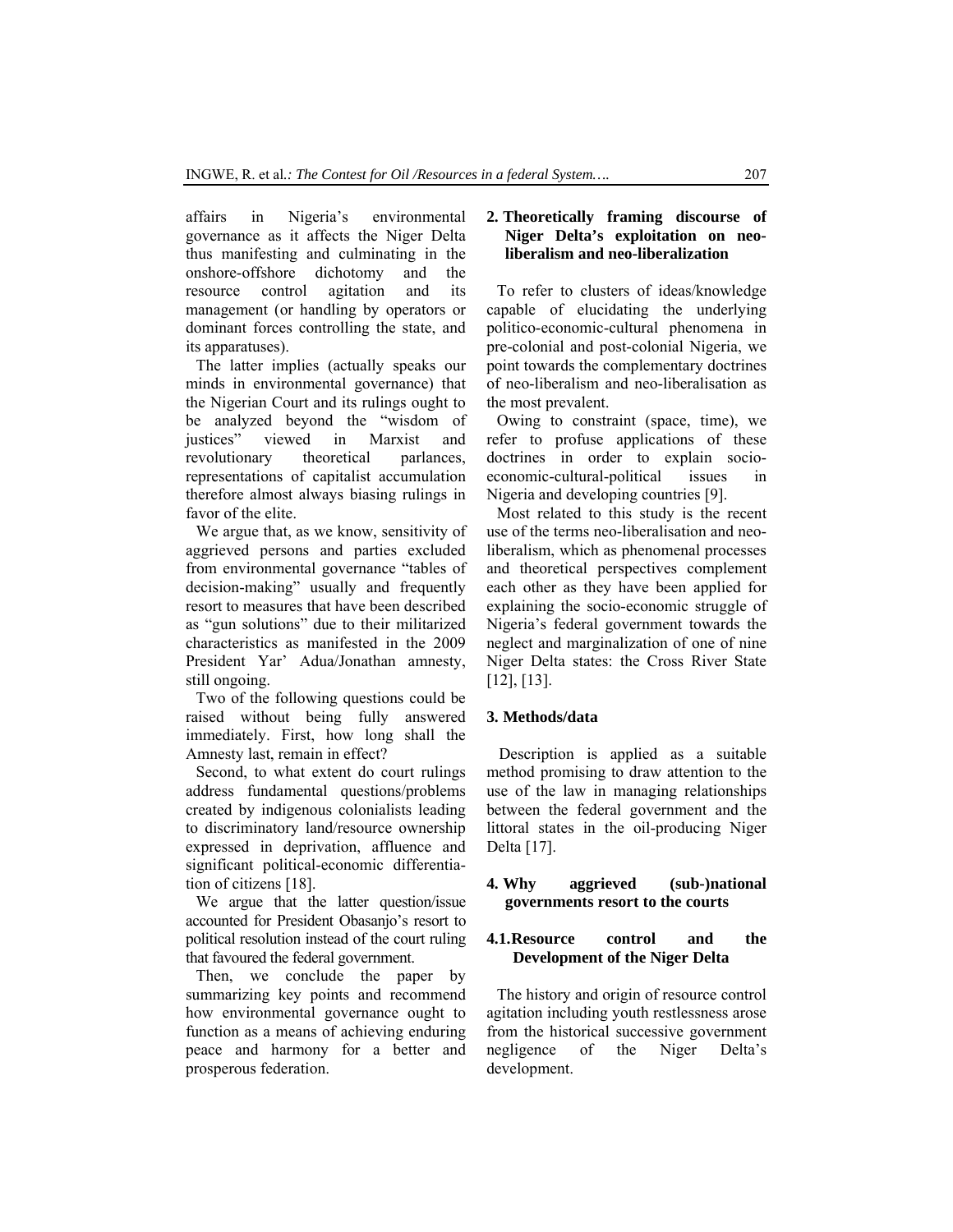Although the elite dominating the Nigerian state switched from the existing three/fourregional sub-national focus on endogenous development management whereby each region engaged in internal revenue generation, retained 50% and shared the remainder with the federation in the 1950s.

Nigeria's elite, especially fundamentalists implementing doctrines of neo-liberalism complemented by their neoliberalisation, switched from this responsible fiscal regime as soon as commercially viable oil deposits were discovered in the Niger Delta in 1956, towards exploitative federalism, especially its aberrant fiscal version.

The latter involves relying on oil and natural gas export, since the late 1960s and late 1990s, respectively, for generating disproportionately large (over 90%) to total federal revenues.

With this has been associated a culture of indolence whereby all governments (a total of 812 comprising the federal one, 36 states, a Federal Capital Territory, FCT, and 774 LGAs) over-rely on earnings from export of crude oil without even refining part of it for local consumption until the recent resuscitation of refineries.

Such impunity and numerous manners of them sabotaging Nigeria's future. Nigeria's federalism resembles the version implemented in the USA in terms of exploitation of other federal entities [7].

However, the US' version entails greater justice considering that its oil bearing/producing areas/states (Texas, Alaska, etc.) independently and autonomously control oil land, determine oil production, earn royalties unlike in Nigeria where through decrees fabricated by dictators (turned into Acts during transient elective democracies) (e.g. 1969 Petroleum Act, 1978 Land Use decree) both land and resources on land are monopolistically owned by the federal government [14].

## **4.2. Concentrating on the development of (sub)national centre's earnings from export of oil extracted from the Delta**

Disproportionately large shares of funds derived from exporting oil (approximately US\$100 million/day) over 50 years have been held by the federal government whose controllers spend them on personal developement (individuals and groups) and of its enclaves located outside the Delta. Other tiers of the federation (36 states, 774 councils) have been muscled out of the financial scheme despite the documentation of their enormous development responsibilities.

Through the instrumentation of the 1968/9 Petroleum Act, individuals were turned into owners of oil wells/fields (especially persons from cultural groups that historically dominated Nigeria's politics and economy, Hausa-Fulani, Yoruba, Ibo, have gained enormous wealth).

Most academic explanations and commentaries on the exploitation of the Delta asserted that *"where there is no justice, there can never be peace"*[16]. In highlighting "the root causes of peacelessness" in the region, scholars point towards abject poverty of the local population, lack of amenities (electricity, water/sanitation, etc.), escalation of violent agitation for resource control starting with the 1966 Declaration of the Niger Delta Republic by Isaac Boro and colleagues.

## **4.3. Self-determination strides and achievements of the Delta cultural nationalities**

The Ogoni, led by Ken Saro-Wiwa, who adopted Mahatma Ghandi's type of nonviolent resistance have, throughout the 1980s-1990s, successfully responded to exploitation by the structurally unsound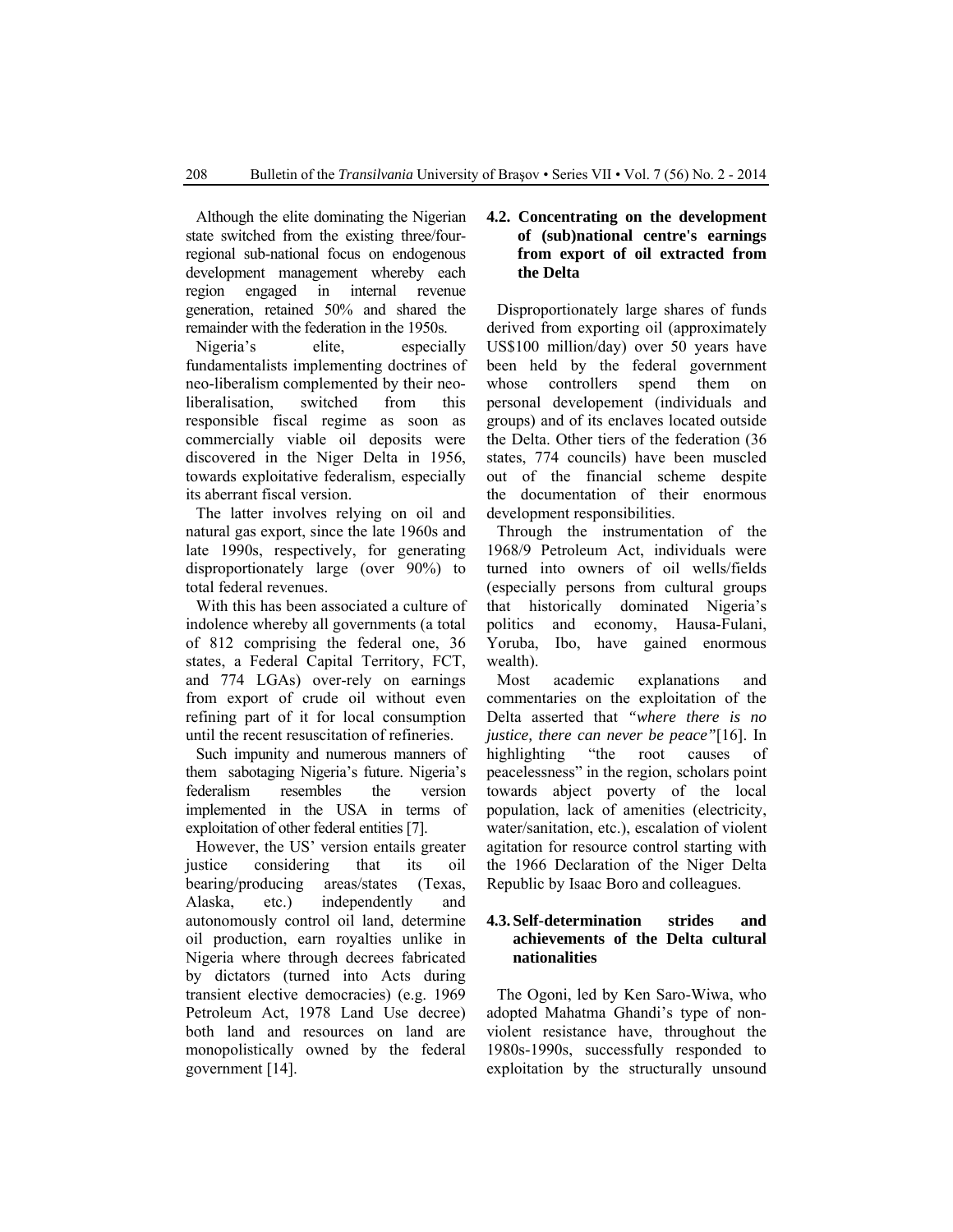power framework contrived by British colonialists based on the domination of ethnic/cultural groups (northern Hausa-Fulani, south-western Yoruba, southeastern Ibo) by articulating Declarations of "self-determination" in the South-South (groups and civil societies of smaller cultures interspersed in the south-east and the south-west).

Major declarations include: on 23 February 1966 of the Niger Delta Republic involving a 12-day battle with federal forces [4]; the 1990 Ogoni Bill of Rights, Izon (Ijaw) Kaiama, Egi's Akakalaka, the Oron Bill of Rights, the Warri Accord, the Urhobo First Economic Summit Resolution, among others, to the militancy of the late 1990s-2010s, an NGO called Community Defence Law Foundation, CDLF, and so forth.

Other factors fuelling the fire of crises are deprivation and exploitation of the Delta people; degradation of the region's ecology (aggravating social damages - gas flaring, oil spills, poor management of the oil pipeline leading to their failure and explosion) socio-economic and political distortions, human rights violations; bad governance/corruption; manipulation of natives/local population by a conniving federal/state government-IOCs' representatives [19].

## **4.4. Indifference to the recommendations of commissions and committees**

One dimension of negligence is the factor of the establishment of commissions and committees that all recommended measures and strategies for addressing the development challenges of the Delta but were all ignored until the modest establishment of the Niger Delta Development Commission and previously, the dubious OMPADEC by dictator IB Babangida.

## **4.5. Demographic dynamics and regional agitation**

The Niger Delta's total population of over 31.2 million represented 22% of Nigeria's total population (140,003,542) in 2006. The fact that 51.6% of Nigeria's population was under 25 years of age, excluding other youth of up to 40 years old, indicates the Delta's "youth bulge" challenge.

Combined with historical poverty and unemployment, the despondency and social disorder that culminated in youth restiveness was not unexpected.

The Delta's youthful population (under age 25 constituted about 16.1 million - i.e. over half of the total population in 2006). With Nigeria's population growth rate of 3.2%/year [15], a high to stable demographic rhythm exists. Thus, the Delta's population projection as having risen to about 34.4 million in 2010 was understandable.

## **4.6. Why do the Delta youth engage in insurgency?**

The literature –including statistics showing the level of development of the Niger Delta including indicators such as poverty, unemployment [10], inadequacy of amenities e.g. electricity, safe water, sanitation, among others shows that all states forming the region have been marginalized i.e. have not gained as much financial investments from the Federal Government of Nigeria as it happened to a few other regions that have been preferred and favoured.

Some scholars have shown that this is the reason why the (Delta) region features low proportions of urbanization of each of its constituent states compared to its counterparts located elsewhere.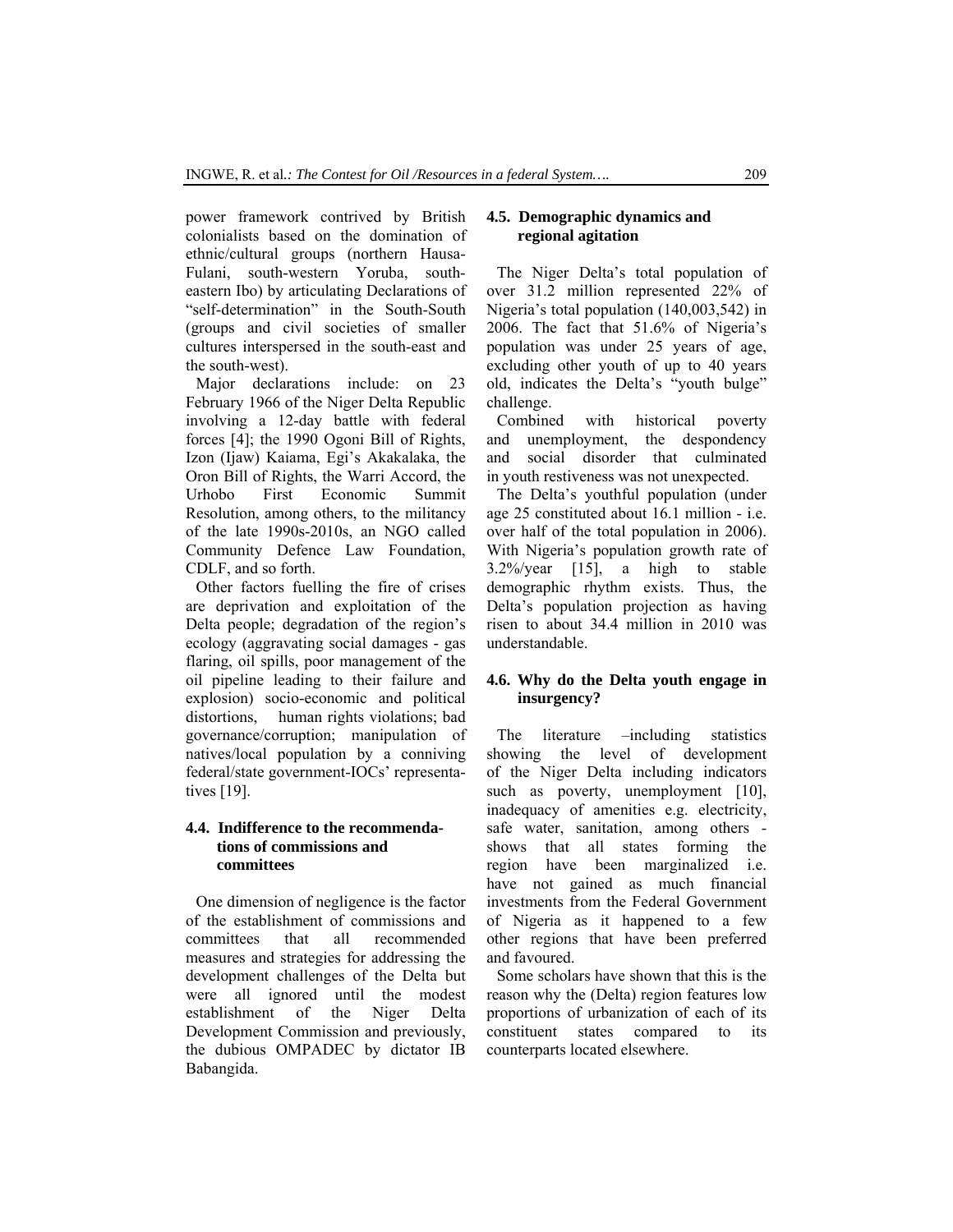Details of the variation of urban and rural populations of the states constituting the Niger Delta (compared to other parts of Nigeria) have been documented and need not be detailed here [11].

This marginalization of the region (i.e. its people) could be cited for explaining the serious youth restiveness (insurgency) that occurred in the Delta region as compared to other parts of Nigeria from the early post-independence era up to the declaration of the Presidential Amnesty by the Yar'Adua-Jonathan administration in 2009. However, the lopsided and polarized sharing of political power and the other economic/financial and social opportunities arising thereby have never favoured the Delta, or its other deprived cultural groups described as minorities in Nigeria [15]. This policy has been viewed as systematic marginalization of the Delta, like other minorities in the country. It is aggravated by the youth bulge in the region (Figures 1).



Sources :Wallingford, UK, 1999, p. 1-30. Fig.1. *Nigeria and the Niger Delta region (as shaded portions),*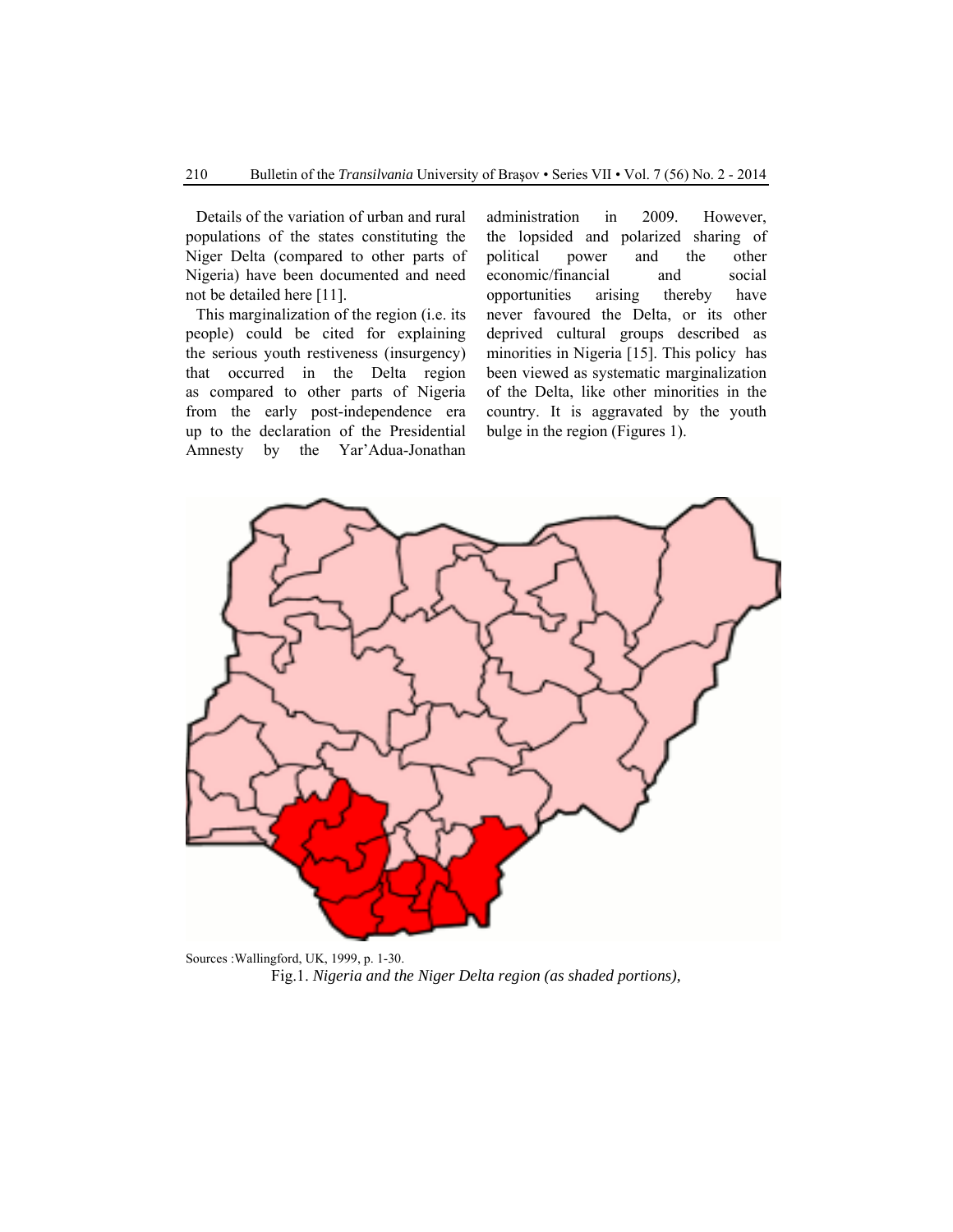| <b>State</b>       | <b>Population</b> | Area $(km2)$ | Rural residence $(\% )$ | Urban residence $(\% )$ |
|--------------------|-------------------|--------------|-------------------------|-------------------------|
| Abia               | 2833999           | 4900         | 94.26                   | 5.74                    |
| Akwa Ibom          | 3920208           | 6900         | 87.89                   | 12.11                   |
| Bayelsa            | 1703358           | 9059         | See Rivers below        | See Rivers below        |
| Cross River        | 2888966           | 21787        | 74.92                   | 25.08                   |
| Delta              | 4098391           | 17108        | 66.85                   | 33.15                   |
| Edo                | 3218332           | 19187        | 54.56                   | 45.44                   |
| Imo                | 3934899           | 5288         | 67.33                   | 32.67                   |
| Ondo               | 3441024           | 15,820       | 59.62                   | 40.38                   |
| Rivers             | 5185400           | 10,575       | 68.65                   | 31.35                   |
| Total: Niger Delta | 31224577          | 110,624      |                         |                         |
| Nigeria            |                   |              | 63.72                   | 36.28                   |

 *Selected geographic and socio-economic features of the Niger Delta* Table 1

The paradoxical serious poverty scenario amid natural resource abundance presented above and the prolonged history of the agitation for resource control by the Niger Delta peoples/representatives and vanguard, beckons for new approaches and analytical approaches for resolving the legal issues associated with other socio-economic problems.

Some failed attempts of the neo-liberal capitalist system to resolve persisting poverty in Africa as compared to Latin America, which has been acknowledged as having achieved greater successes through socialist policies, have been documented [13], [8].

Some scholars have faulted the national

economic policies that are based on neoliberalism [8].

The latter would, of course, include the challenges posed by the neoliberal capitalist system's legal frameworks for the attainment of regional equality.

The exploitative nature of the federal system, especially the US federal and capitalist system, has been documented [7].

Other scholars have also pointed out the failures in the national development planning strategies applied by neoliberals [3].

It must be noted that revolutionary Marxism has never been seriously applied towards analyzing the dynamics of conflicting parties (Nigeria's federal government versus Niger Delta region) over the resource control issues.

Table 2

| <b>State</b>       | Households<br>people<br>accessing<br>water | <b>Households using</b><br>untreated water<br>from rivers.<br>streams, dams,<br>surfaces, etc $(\% )$ | <b>Households</b><br>cooking with<br>solid fuels<br>$($ %) | <b>Total Child</b><br>Labour<br>$($ %) | <b>Girls</b> getting<br>married<br>underage<br>(before $18th$<br>birthday $(\% )$ |
|--------------------|--------------------------------------------|-------------------------------------------------------------------------------------------------------|------------------------------------------------------------|----------------------------------------|-----------------------------------------------------------------------------------|
| <b>Akwa Ibom</b>   | 11.1                                       | 46.0                                                                                                  | 88.5                                                       | 49.8                                   | 23.1                                                                              |
| <b>Bayelsa</b>     | 3.0                                        | 57.0                                                                                                  | 53.6                                                       | 32.3                                   | 45.0                                                                              |
| <b>Cross River</b> | 25.5                                       | 59.6                                                                                                  | 74.9                                                       | 47.3                                   | 27.8                                                                              |
| <b>Delta</b>       | 3.1                                        | 15.9                                                                                                  | 53.6                                                       | 27.7                                   | 25.1                                                                              |
| Edo                | 2.4                                        | 28.0                                                                                                  | 79.6                                                       | 36.6                                   | 25.3                                                                              |
| <b>Rivers</b>      | 6.2                                        | 10.2                                                                                                  | 56.2                                                       | 28.1                                   | 21.9                                                                              |
| Abia               | NA                                         | 26.8                                                                                                  | 77.1                                                       | 27.2                                   | 10.3                                                                              |
| Imo                | NA                                         | 33.3                                                                                                  | 85.5                                                       | 35.5                                   | 11.2                                                                              |
| Ondo               | NA                                         | 38.2                                                                                                  | 73.5                                                       | 22.5                                   | 14.2                                                                              |

*Selected indicators of poverty resulting from marginalization of the Niger Delta region*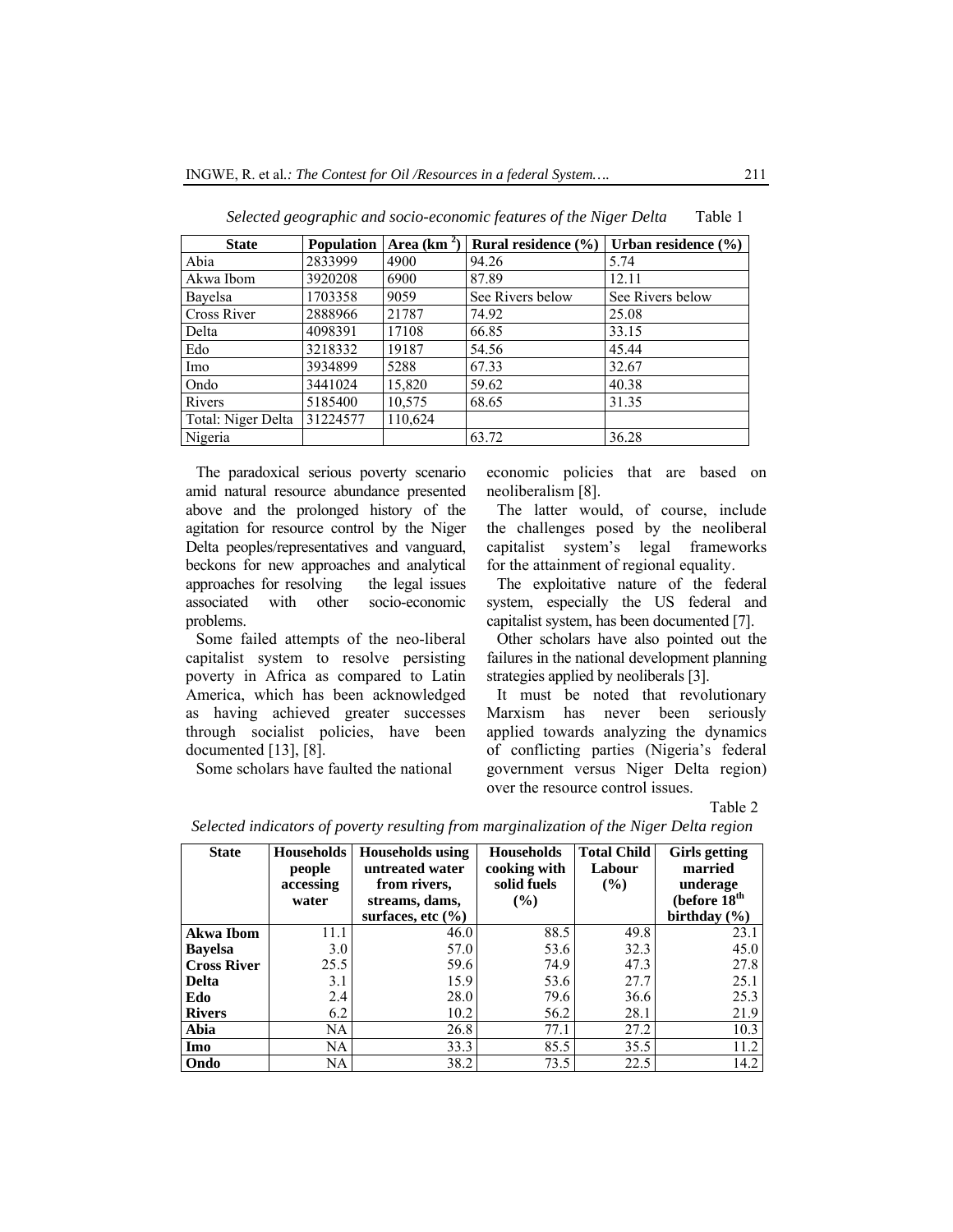#### **5. Methods and data**

The method of etiology was used in this study because of the way issues involved proved to be suitable for the method. Etiology involves creating the nature of the logical and empirical principles and laws that govern outcomes of phenomena.

In this study, the exploitation of the natural resources of the Niger Delta region for the development of Nigeria's elitist cities while ignoring the socio-economic and political needs of the former within the context of Nigeria's pseudo-federal government system, constitute issues that deserve an analysis.

Etiology was preferred because it has earlier proven reliable through the facilitation of systematic and scientific studies undertaken by this author.

It involves the description of the objects of study; relating the study objects to other pertinent issues; to study and explain causation of outcomes of these various phenomenon; and related issues.

We followed the usual procedure of etiology by providing a foundation for subsequent analyses of the issues at the onset.

This includes undertaking a preliminary description of the study object; determining the fundamental constituents of the phenomena of interest in this study as well as the nature and principles governing interrelationships among aspects of the key issues (legal suit determination/ruling of Nigeria's courts in the context/history of exploitation of the Delta's natural resources for financing infrastructural development in Nigeria's elitist cities while ignoring the needs of the former under the context of Nigeria's pseudofederal government system).

We demonstrated interconnections among the origin, history and evolution of resource exploitation, agitation for resource control/governance and court ruling on the matter based on the consideration that the consequences of the

foregoing interconnection are not discrete but developmental; not final but dialectical.

The dialectical characteristics of most issues refer to the way two aspects of a single situation end up affecting each other thereby facilitating aetiological analyses [8].

## **6. The resource control case involving the attorneys-general of the federation (Nigeria) versus Attorneys-General of the Abia state and of other littoral states: An analysis**

We consider it useful to show how my analysis herein ought to be read and understood by elaborating on how we organized or customized our explanations and analysis of the aforementioned case.

We shall briefly restate what motivated or determined the AGs of the littoral states (Abia and others) and the AG of the Federation (or rather of the federal government) to contest the matter in court.

Then, we shall comment, also briefly, on the court ruling before undertaking further analyses of the case and matters arising from the ruling.

Concerning the latter, the abandonment of the court ruling and the resort to a "political resolution" of the matter points towards the deficit in over-relying on the law or legal solutions rather than on adopting mutually beneficial justice mechanisms capable of promoting social order, peace, harmony as foundations for socio-economic development.

## **6.1. Differential development financing burdens on sub-national and national governments**

As earlier stated, although Nigeria's 36 states and 774 councils bear enormous responsibility for providing improved life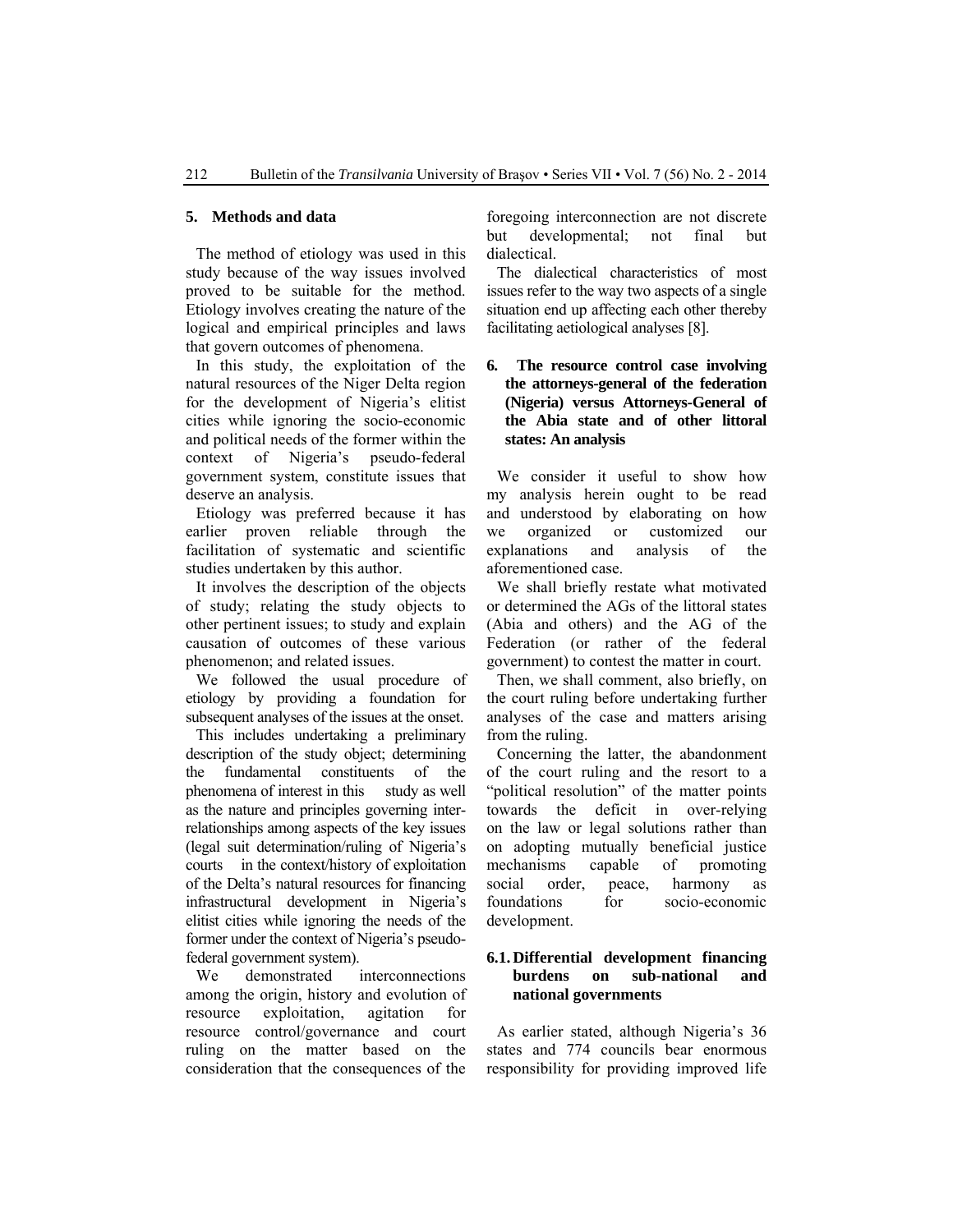quality to the large populations they govern, their financial strengths for delivering upon their responsibilities are weak.

Moreover, unlike other federal systems (Switzerland, Germany, among others) that work non-exploitatively but in mutually beneficial and cooperative ways with other tiers (provinces / states and councils) involved in the federation, Nigeria's fiscal federalism has been notoriously exploitative.

Even, the US federal system that is also exploitative does allow states to participate autonomously by owning land and oil resources thereby gaining from oil production operations within their jurisdictions.

Additionally, the littoral states were driven (motivated) by knowledge of numerous factors/scenarios (trans-national fiscal federal regimes that are mutually beneficial to federating units i.e. mostly different from the "aberrant federalism that has been operated in Nigeria as well as Nigeria's federal government's wealth in the post-subnational regional and post-oil fiscal regime) into demanding higher shares of the benefits from offshore resources for themselves.

### **6.2.Nigeria's Supreme Court's ruling**

The Supreme Court's ruling was that ownership of all land (and resources including oil/natural gas on land) pertained to Nigeria's federal government. By so ruling, the court relied on existing laws namely: the Petroleum Act 196/89 [14], and Land Use, 1978, both created by dictatorships [2]]. Credence to the court's decision might include geographical and oceanographic features' definitions developed over the decades by international lawyers of the seas that were mostly beneficial to Nigeria's interests.

The latter included seaward boundaries of littoral states useful for computing the size of oil-generated revenue that the states could derive from the federation account, Nigeria's territorial waters, exclusive economic zones, continental shelves, low water mark, the rather involved concept of archipelago islands of the Cross River State, and related issues.

## **6.3. Federal government's resort to "political resolution" of the matter instead of implementing the court ruling**

We believe that the federal governments' systematic build up of political (and by extension economic) powers in post-oil Nigeria have been associated with the exhibition of impunity. However, it recognizes the potential of incessant declarations of "self-determination (secession)" enumerated earlier by most of the constituent ethnic nationalities of the littoral states involved in the foregoing case.

Moreover, the federal government also realizes its unjustifiable wealth contrasted to the dire financial circumstances of other federating units and especially the grief expressed and felt by the latter. Most pragmatically, the awareness-raising, enormous passion and grief associated with the agitation for "resource control" have constituted threats to the statehood of Nigeria, as was then constituted and as it is at present.

Considering all the foregoing, the federal government under the Obasanjo administration was compelled (i.e. not due to benevolence) to adopt the "political resolution" of the matter thereby disregarding the court ruling that was in its favour.

This point ought to be a lesson for the neo-liberalisation champions and people playing domineering roles in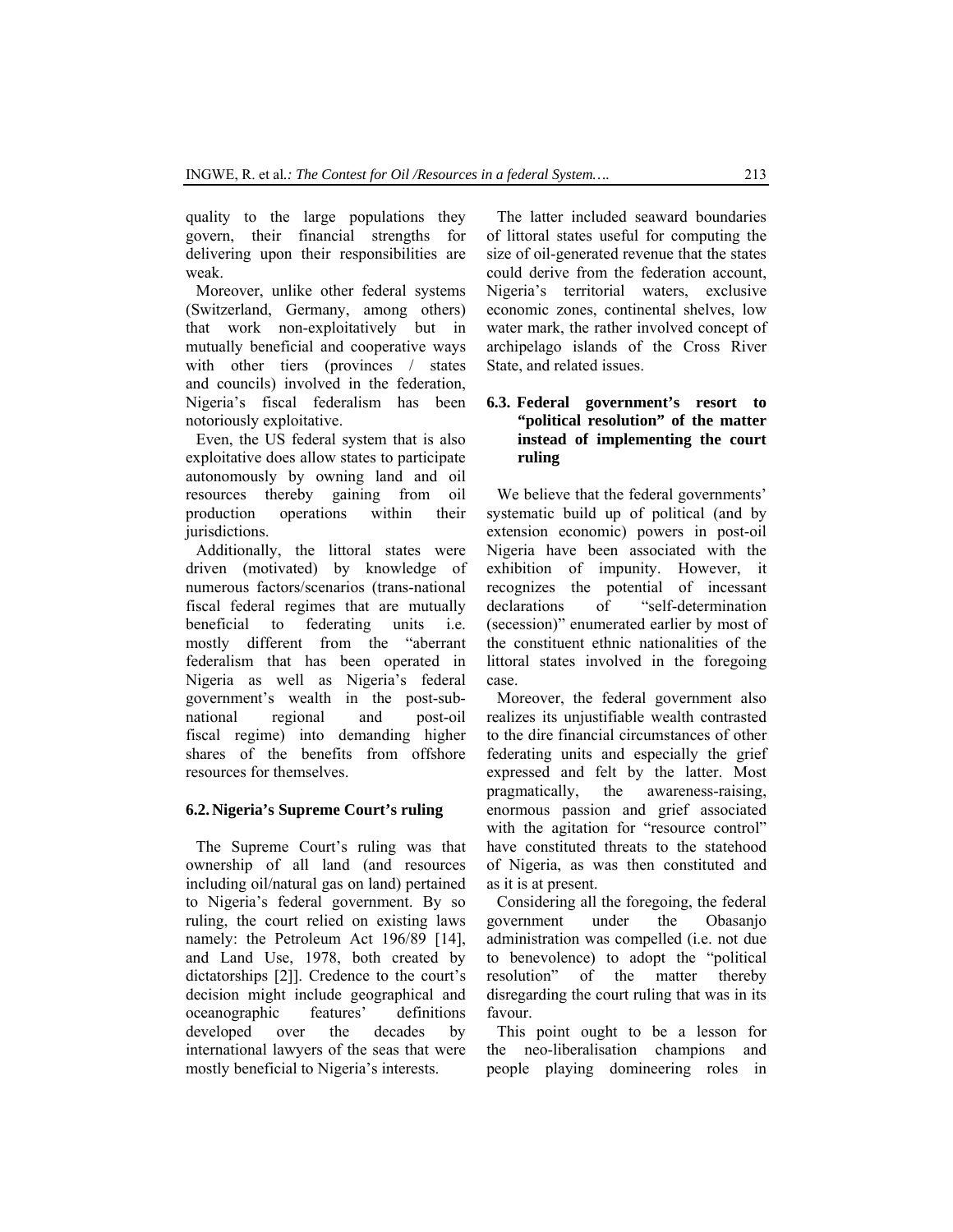the Nigerian state and foisting violence on the state as was designed by British colonialists.

There is no alternative to justice in the quest for a peaceful state aspiring to attain nationhood.

The onshore-offshore dichotomy has returned to Nigeria's ongoing National Dialogue which underlines its sensitivity and promise of resurgence except for the radical shifts in decision of the minority dominating the state.

This assertion is easily indicated by the language of the popular literature, by the profusion of militant words describing it as: threatening Nigeria's survival, injustice, and so on (e.g. [19] [5].

## **7. Conclusion**

This paper analysed the dispute between the Attorney General of the Federation and Attorneys-General of Abia and other littoral states.

We conclude that while the latter expected justice concerning the demands for financing development programmes, differentials in earnings of the federal government that exceeds theirs by far, the law prevailed in favor of the Federation.

This court ruling represents one of the numerous workings of neoliberalisation that complements neoliberalism and marginalization in Nigeria, like elsewhere in the developing countries.

Despite being favoured by its own contrived neo-liberalisation (following the British colonial neo-liberalism) since the first decade of post-colonial Nigeria, the federal government has resorted to a political solution in order not to leave the littoral states to return "home empty handed" by offering them some amount of the revenue that it collects into the federal pool.

This demonstrates the federal government's own awareness of the challenges posed by the prevailing bad governance to the transition from statehood to nationhood that has remained elusive.

In connection with the latter matter it must be recalled that exploitation decimating the littoral states, as well as the rest of the Niger Delta, has led to a series of declarations of self-determination by its ethnic nationalities in post-colonial Nigeria. The 30-month-long Biafra-Nigeria civil war remains a stark reminder of this challenge.

### **Acknowledgment**

Faculty course in Business Oil and Gas Law, a graduate course in Petroleum Economics, Policy and Strategy, EEI, Uniport, 2013 session is gratefully acknowledged for inspiring research from which an earlier draft of this article was prepared. Thanks are due for research support to the African sustainable development think tank, Centre for Research and Action on Developing Locales, Regions and the Environment (CRADLE).

#### **References**

- 1. Ayoola-Daniels, N.: *Nigerian oil and gas sector: Legal, regulatory and business issues* (Unpublished Lecture notes) Emerald Energy Institute, University of Port Harcourt), 26-30 May, 2014.
- 2. Ayoola-Daniels, N.: *Attorney General of Federation V. Attorney General of Abia State*, p. 12-14, 487. In: Niyi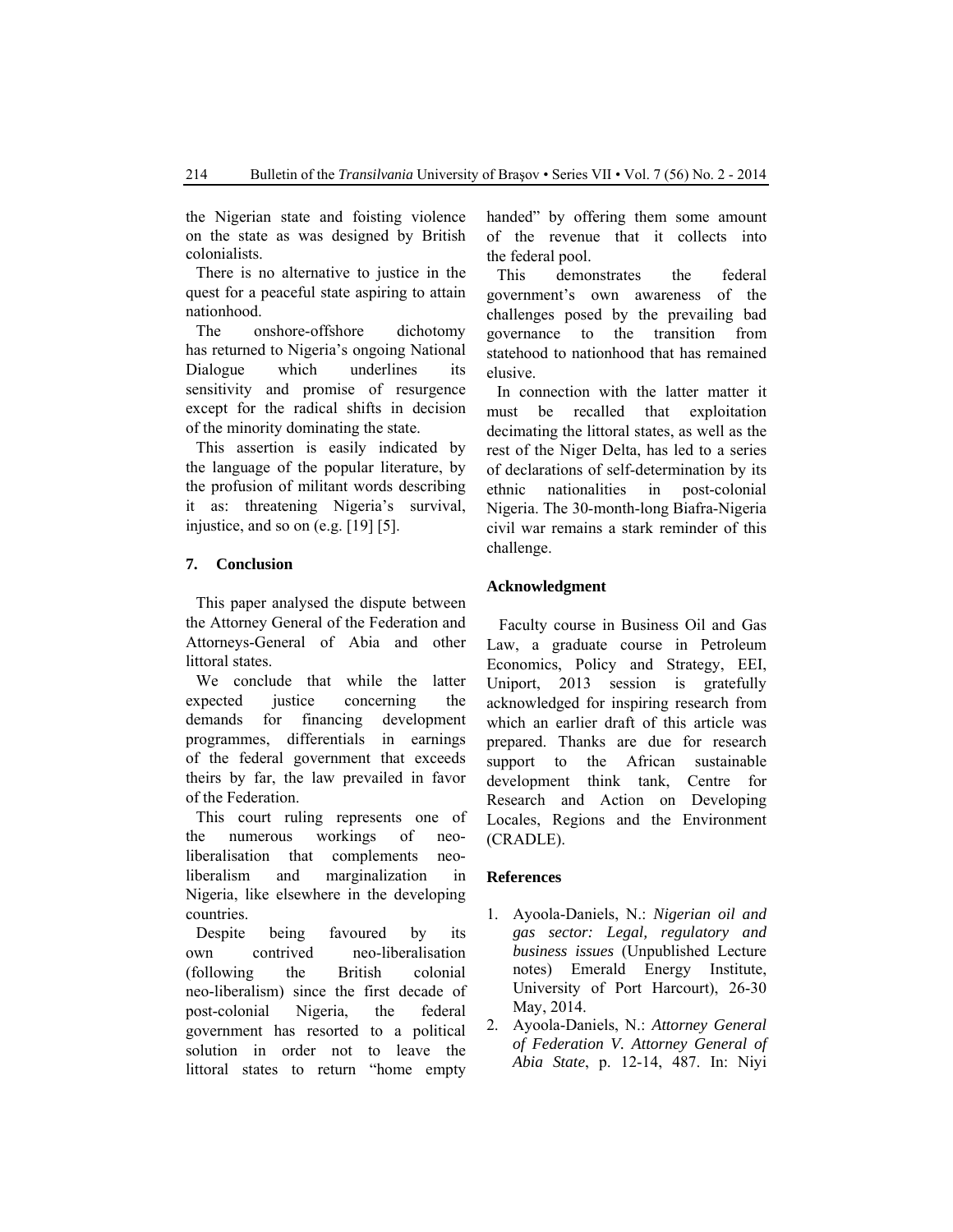Ayoola-Daniels. *Nigerian Laws, Cases and Materials on Oil and Gas*. Citing (No. 2) (2002) 6 *NWLR* part 704 p. 542). Petgas Global Consulting Limited / Institute for Oil and Gas Law, 2008. p. 12-14; 487.

- 3. Bayer, K.: *Neoliberalism and development policy-Dogma or Progress*? In: *Postneoliberalism; a beginning debate,* Ulrich Brand and Nicola Sekler (eds.). Development Dialogue, No. 51, January, 2009, p. 89-102.
- 4. Boro, I.A.J.: *My early life* (Chp.1). Available at: http://adakaboro.org/ the12dayrev/chap-1-my-early-life. Accessed: 25.06.2014
- 5. Gregory, D.: *The everywhere war.* In*:* The Geographical Journal (RG), Vol. 177: 238-50, Royal Geographical Society with Institute of British Geographers). September, 2011. Doi: 10.1111/j.1475-4959.2011.00426.x.
- 6. Harvey, D.: *Social Justice and the City*. London. Arnold., 1973.
- 7. Igwe, O.: *Politics and globe dictionary*. Aba. Eagle Publishers, 2005.
- 8. Ingwe, R.: *Public treasury looting for global North banking, public welfare denial, migration and sex-slave trafficking of Nigerians after colonialism*. In: Bulletin of Geography. Socio-economic Series*,* Toruń, Szymańska, D. and Biegańska, J. (eds.), Nicolaus Copernicus University Press, No. 24, 2014, p. 71-91.
- 9. Ingwe, R.: *Persisting poverty, unemployment/underemployment in Cross River State, Nigeria: The urgency of improving good governance and participation in the State Economic Empowerment and Development Strategy*. In: International NGO Journal, February 2009. Available at: (www.academicjournals.com/INGOJ/)*.*
- 10. Ingwe, R., Agba, A.M.O., Ndum, V.E.: *Natural Resource Abundance, Exploitation and Agitation for Resource Control in Nigeria's Niger Delta: A Marxian Analysis*. In: Romanian Journal of Society and Politics (Forthcomming 2014).
- 11. Ingwe, R., Ukwayi, JK, Utam, E.U.: *Federal marginalisation, interregional contest and sub-national regional development: implications for inter-regional inequality in education in South-Eastern/-South-South Nigeria*. In: Quaestiones Geographicae, Volume 32, Issue 2, p. 51–68, ISSN (Print) 0137-477X, DOI: 10.2478/quageo-2013-0013, July 2013 (a Journal published by the Faculty of Geographical and Geological Sciences, Adam Mickiewicz University, Poland), 2013.
- 12. Ingw, R., Ikeji, C.C., Ojong, F.E.: *Neo-liberal globalization, financial and economic crises and sustainable development in Africa.* In: ICFAI University Journal of Governance and Public Policy, Vol. 5 (Issue 4). Hyderabad, December 2010, p. 31-62.
- 13. Ogunniyi, M.B.: *Understanding Research in the Social Sciences.* Ibadan. University Press PLC., 1992.
- 14. Okoth-Ogendo, H.W.O.: "*The Last Colonial Question: An Essay in the Pathology of Land Administration Systems in Africa*". In: *Norwegian Land Tools Relevant to Africa*, H. Onsrud and E. Busch (eds.),. Henefoss: The Norwegian Mapping and Cadastre Authority, February 2007, p. 37-48.
- 15. Tuschi, R.H, Ejibunu, H.T (eds.).: Nigeria's Niger Delta crisis: root causes of peacelessness. EPU Research papers, 7 (7), 2007. p. 9-20.